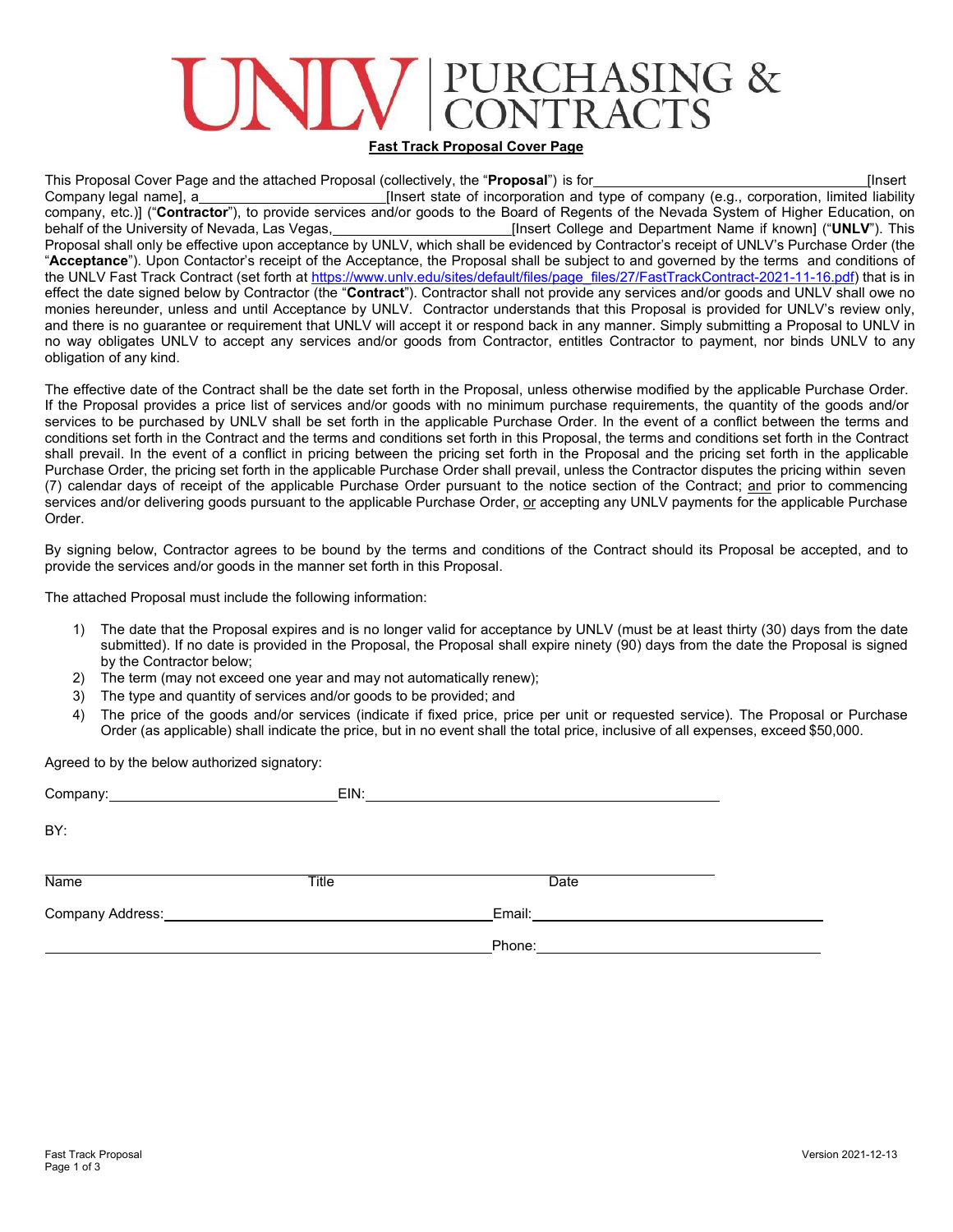## UNIV PURCHASING &

| <b>PROPOSAL</b>                                                                                                                                                                                                                                                                                                                                                                                                                                                                           |
|-------------------------------------------------------------------------------------------------------------------------------------------------------------------------------------------------------------------------------------------------------------------------------------------------------------------------------------------------------------------------------------------------------------------------------------------------------------------------------------------|
| Fill in the below requested information and attach a written scope, as needed                                                                                                                                                                                                                                                                                                                                                                                                             |
| If a field is inapplicable, write "NA" in the blank field provided                                                                                                                                                                                                                                                                                                                                                                                                                        |
| Term: Effective Date- Issuance of Purchase Order or write indate: _______                                                                                                                                                                                                                                                                                                                                                                                                                 |
| through 90 days from issuance of Purchase Order or write indate:                                                                                                                                                                                                                                                                                                                                                                                                                          |
| Rejection of Coverage for Workers' Compensation form attached:   yes or     no                                                                                                                                                                                                                                                                                                                                                                                                            |
| List any project or Deliverable deadline(s) to be met within the term, asapplicable: Latter and the state of the state of the state of the state of the state of the state of the state of the state of the state of the state                                                                                                                                                                                                                                                            |
| The price of the goods and/or services requested (indicate if fixed price, price per unit or requested service) or write "See Attached" for<br>attached pricing:                                                                                                                                                                                                                                                                                                                          |
| The price for any additional goods/and or services that may be requested or write "See attached" for attached pricing:                                                                                                                                                                                                                                                                                                                                                                    |
| Travel Expenses invoiced to UNLV: $\boxed{\underline{\hspace{1cm}}}$ yes $\boxed{\phantom{\frac{1}{1}}}$ no (check "no" if a fixed amount for travel is already included in the fixed price)<br>If you checked "yes," Travel Expenses shall not exceed \$  for the Term or $\Box$ (check if applicable) must be pre-                                                                                                                                                                      |
| approved in writing by UNLV (email acceptable). Any Travel Expenses must be substantiated by receipts, sent in within 30 days of being<br>incurred and conform with the following:<br>Airfare: The most economical rate available                                                                                                                                                                                                                                                         |
| Rental Cars: The most economical rate available for a mid-sized sedan                                                                                                                                                                                                                                                                                                                                                                                                                     |
| Meals and Lodging: For information on applicable lodging and meal rates, go to the following website:                                                                                                                                                                                                                                                                                                                                                                                     |
| http://accountspayable.unlv.edu/Trvlman/ap m.dwt                                                                                                                                                                                                                                                                                                                                                                                                                                          |
| Other Expenses invoiced to UNLV:     yes  <br>no (check, as applicable)<br>If you checked "yes," Other Expenses that may be charged shall not exceed \$___________________for the Term or<br>(check if<br>applicable) must be pre-approved in writing by UNLV (email acceptable). Any Other Expenses must be substantiated by receipts and sent<br>in within 30 days of being incurred. If applicable, Other Expenses include: (note that Other Expenses cannot include the cost of doing |

Services and/or goods or Deliverables (as applicable) include as follows or write "See Attached":

business, general overhead, salaries, regular mail, etc.)